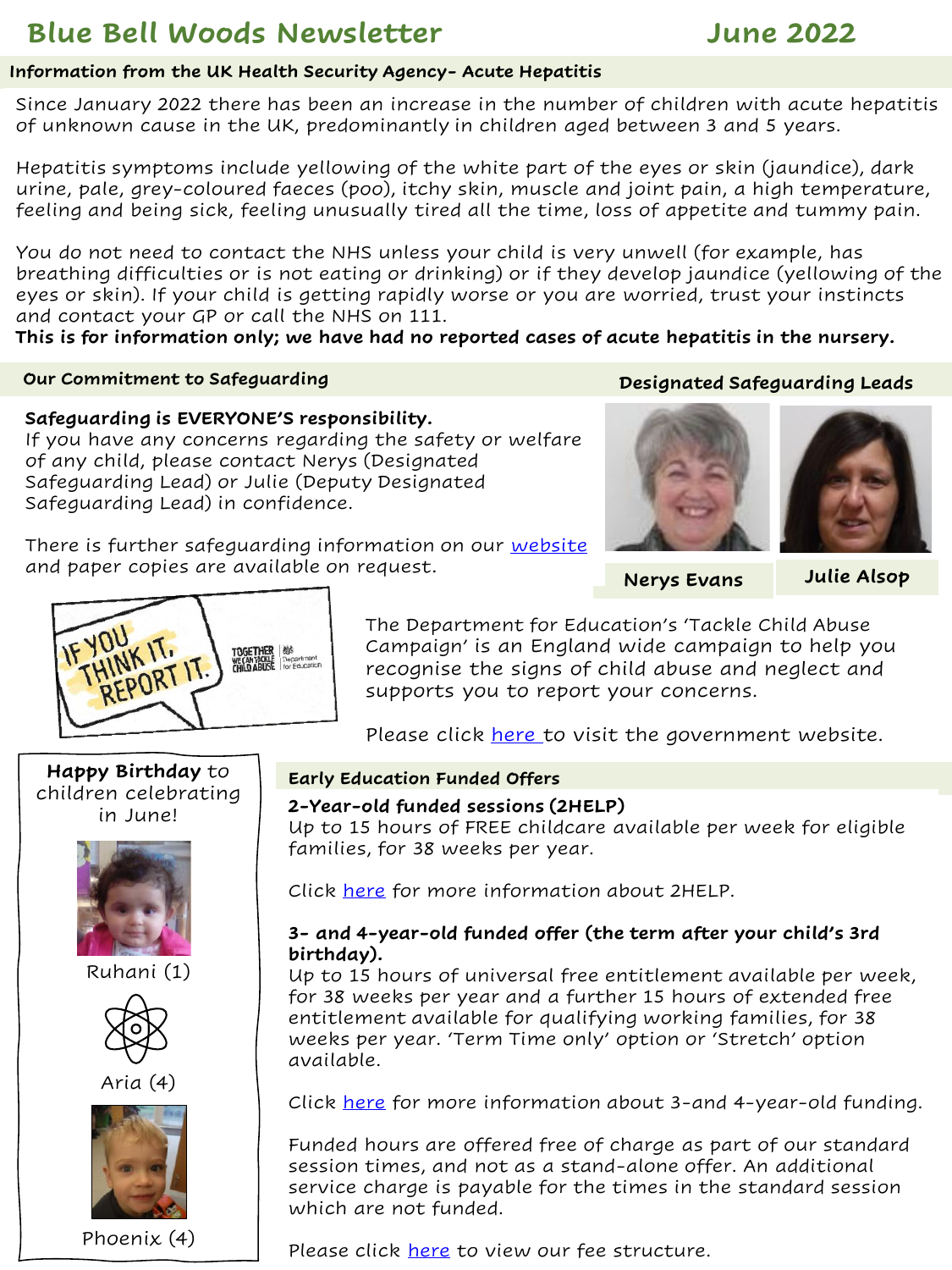# **Blue Bell Woods Newsletter June 2022**

### **Family Support**

### **Understanding your child—free online training**

'Our Place' offers a range of useful online courses for families.

You can currently access these courses for FREE:

- Click on the link: inourplace.co.uk
- Enter the access code: **BEAR**
- Create an account (or sign in)

**Rugby Children & Family Centres – Free Sessions for Families** 

Rugby borough council is offering a timetable of free sessions and courses in Rugby for families and their children under five. Sessions and courses include:

- Baby group
- Indoor and outdoor play sessions
- Baby massage
- Language and development courses
- Twins group
- Forest School
- Getting ready for school
- Dads' Saturday group

For more information, please telephone the centre on 01788 579488

#### **The Warwickshire Local Welfare Scheme**

UNDERSTANDING YOUR CHILD **NHS** inourplace M  $\bullet$   $\bullet$   $\bullet$   $\bullet$ Check out<br>the Solihul **NINE 'UNDERSTANDING** fantastic Approach ONLINE series -YOUR. courses! **PREGNANO BABY** Ever wondered why they behave CHILD like that? Ever been curious to know what is going on in their brain? **CHILD** WITH ADDITIONAL NEEDS Interested to look ...TEENAGER at you and yours differently? **RELATIONSHIP** inourplace.co.uk Do you live in Warwickshire? 1. Visit www.inourplace.co.uk **Access Code:** 2. Enter access code **BEAR** 

The Warwickshire Local Welfare Scheme helps the most vulnerable residents at times of unavoidable crisis when they have no other means of help.

It also administers the Household Support Fund, which provides one-off financial support for people in need as the country continues its recovery from the pandemic.

It can help families with children, other vulnerable households and individuals facing hardship, to ensure that they have the support they need to afford food, energy, water bills and associated costs.

To enquire or apply, please call: **0800 408 1448** or **01926 359182**

If you or someone you know are struggling financially and unable to afford to pay their gas or electricity bill, please call the Local Welfare Scheme in confidence on **0800 408 1448**  between 20th June and 8th July 2022.

For further information, visit [www.warwickshire.gov.uk/ localwelfarescheme](https://www.warwickshire.gov.uk/localwelfarescheme) [www.warwickshire.gov.uk/facinghardship](https://www.warwickshire.gov.uk/facinghardship)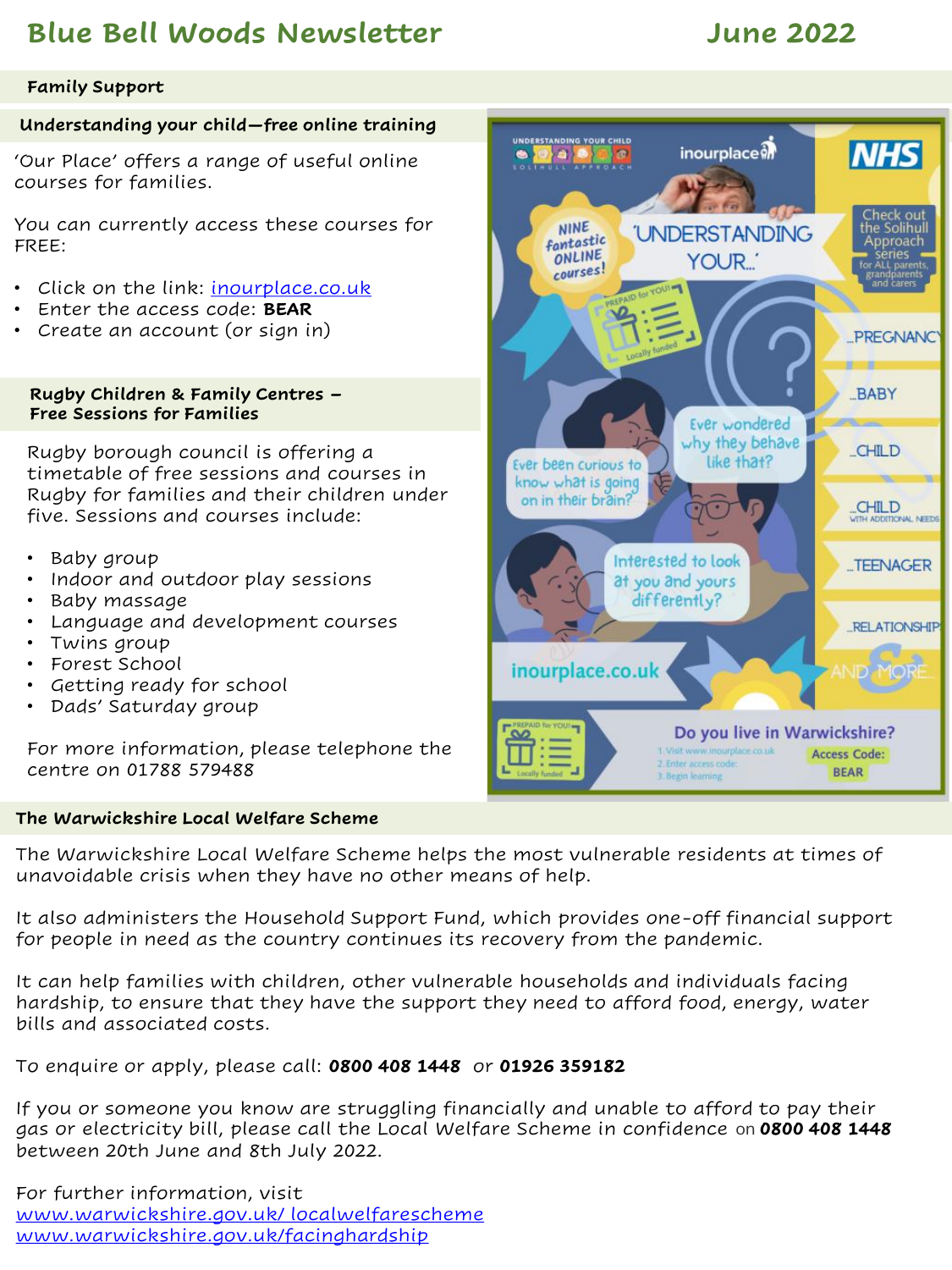# **Blue Bell Woods Newsletter June 2022**

## **Africa Day**

To celebrate Africa Day, we created African inspired music and art work, including weaving traditional mats, printing patterns and painting representations of African animals.

Learning about the wider world helps children understand people's similarities and differences beyond their own personal experiences.



### **World Bee Day**

Here are some of the activities we took part in to recognise World Bee Day. The older children learnt about the need to respect and care for the natural environment and all living things.